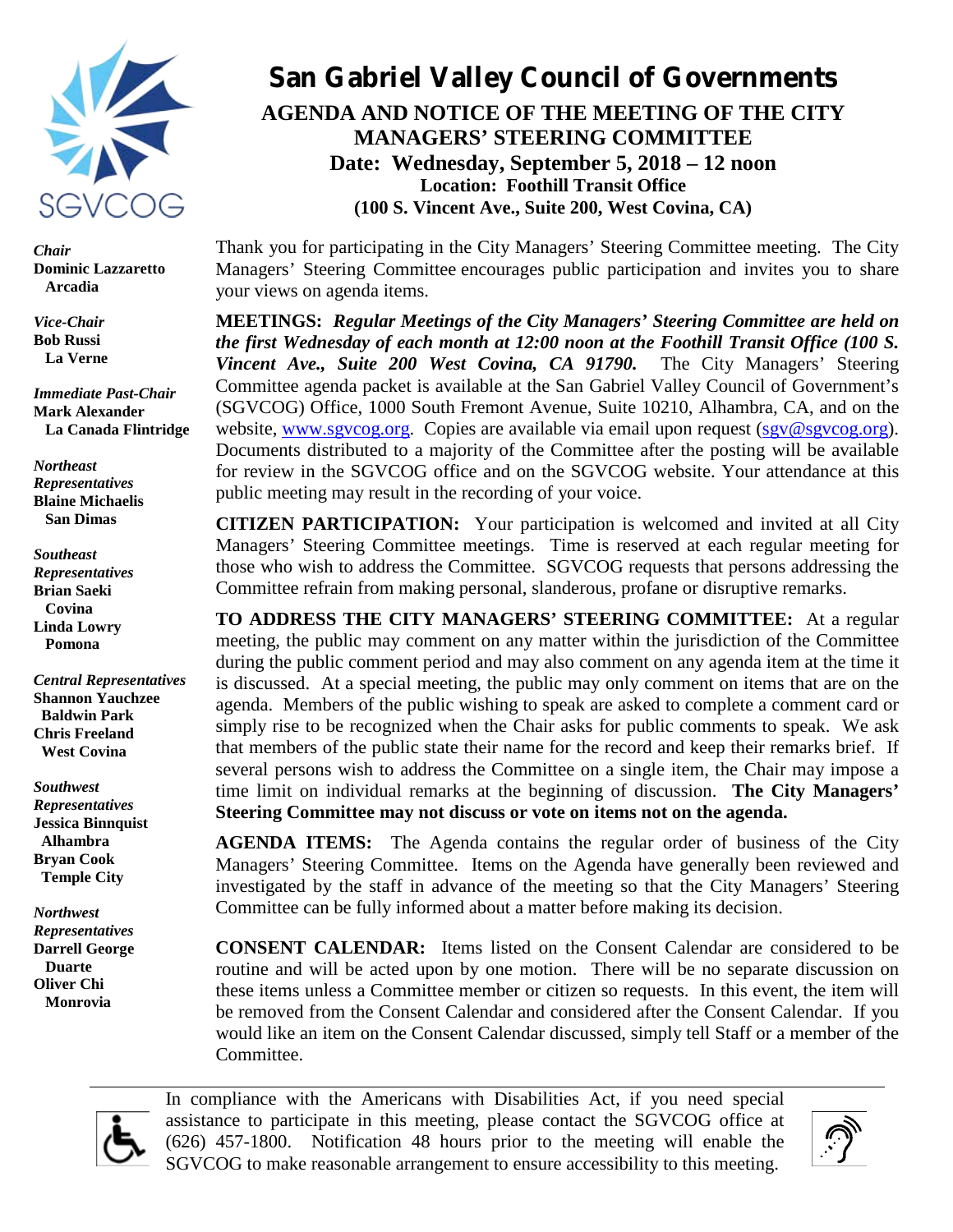### **PRELIMINARY BUSINESS**

- **1.** Call to Order
- **2.** Pledge of Allegiance
- **3.** Roll Call
- **4.** Public Comment *(If necessary, the Chair may place reasonable time limits on all comments)*
- **5.** Changes to Agenda Order: Identify emergency items arising after agenda posting and requiring action prior to next regular meeting

## **CONSENT CALENDAR**

- **6.** City Managers' Steering Committee Minutes Page 3 *Recommended Action: Approve City Managers' Steering Committee Minutes.*
- **7.** Appointment of Northeast Representative to the City Managers' Steering Committee *Recommended Action: Appoint Sergio Gonzalez (Azusa) to serve on the City Managers' Steering Committee through June 30, 2019.*

### **PRESENTATIONS**

**8.** San Gabriel Valley Mosquito and Vector Control District Overview - Jared Dever, District Manager, San Gabriel Valley Mosquito and Vector Control *Recommended Action: For information only.*

### **UPDATE ITEMS**

**9.** Executive Director's Monthly Report – Oral Report *Recommended Action: For information only.*

### **CLOSED SESSION**

**10.** CONFERENCE WITH LABOR NEGOTIATORS: Agency designated representatives: Marisa Creter, Kimberly Hall Barlow, Richard D. Jones, Dominic Lazzaretto, Bob Russi, and Brian Saeki; Unrepresented employees: All unrepresented employees pursuant to California Government Code section 54957.6.

*Recommended Action: Discuss and provide direction*

.**COMMITTEE MEMBER ITEMS ANNOUNCEMENTS ADJOURN**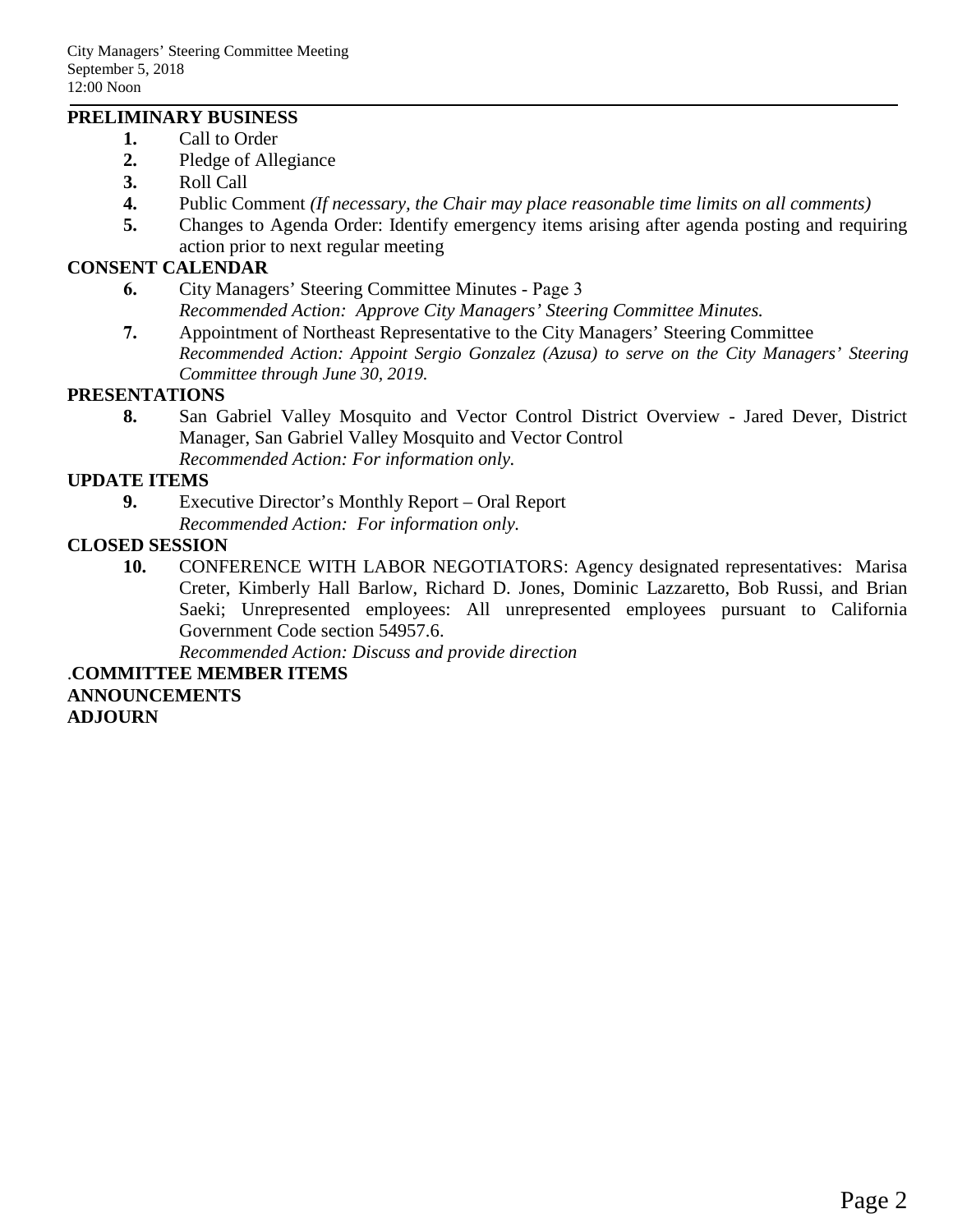

**SGVCOG Special City Managers' Steering Committee Unapproved Minutes August 2, 2018 12:00 Noon Foothill Transit Center**

- 1. Call to order. The meeting was called to order at 12:04 PM.
- 2. Pledge of Allegiance.
- 3. Roll Call

# **Members Present:**

Alhambra, B. McKinney Arcadia, D. Lazzaretto Baldwin Park, S. Yauchzee Duarte, D. George; K. Herrera Glendora, J. Overholt La Canada Flintridge, M. Alexander Monrovia, O. Chi Pomona, L. Lowry Temple City, B. Cook West Covina, C. Freeland

**Members Absent:** La Verne San Dimas Covina

# **SGVCOG Staff/Guests:**

M. Creter, Executive Director M. Christoffels, SGVCOG Staff K. Ward, SGVCOG Staff E. Wolf, SGVCOG Staff

M. Ramos, SGVCOG Staff K. Barlow, Jones & Mayer R. Barbosa, South El Monte K. Kearney, Bradbury

4. Public Comment.

There were no public comments.

5. Changes to Agenda Order. There were no changes to the agenda.

# **CONSENT CALENDAR**

6. City Managers' Steering Committee Minutes **There was a motion to approve the consent calendar (M/S: S. Yauchzee/M. Alexander)**

**[MOTION PASSED]**

| AYES:           | Alhambra, Arcadia, Baldwin Park, Duarte, Glendora, Temple City, La Canada<br>Flintridge |
|-----------------|-----------------------------------------------------------------------------------------|
| <b>NOES:</b>    |                                                                                         |
| <b>ABSTAIN:</b> |                                                                                         |
| <b>ABSENT:</b>  | Covina, La Verne, Pomona, West Covina, San Dimas, Monrovia                              |
| 'TIAN ITEMC     |                                                                                         |

## **ACTION ITEMS**

7. Safe Clean Water Program

**There was a motion to recommend the Governing Board support the Safe Clean Water program. (M/S: O. Chi/D. Lazzaretto)**

## **[MOTION PASSED]**

| AYES: | Alhambra, Arcadia, Baldwin Park, Duarte, Glendora, Temple City, La Canada |
|-------|---------------------------------------------------------------------------|
|       | Flintridge, Monrovia, West Covina                                         |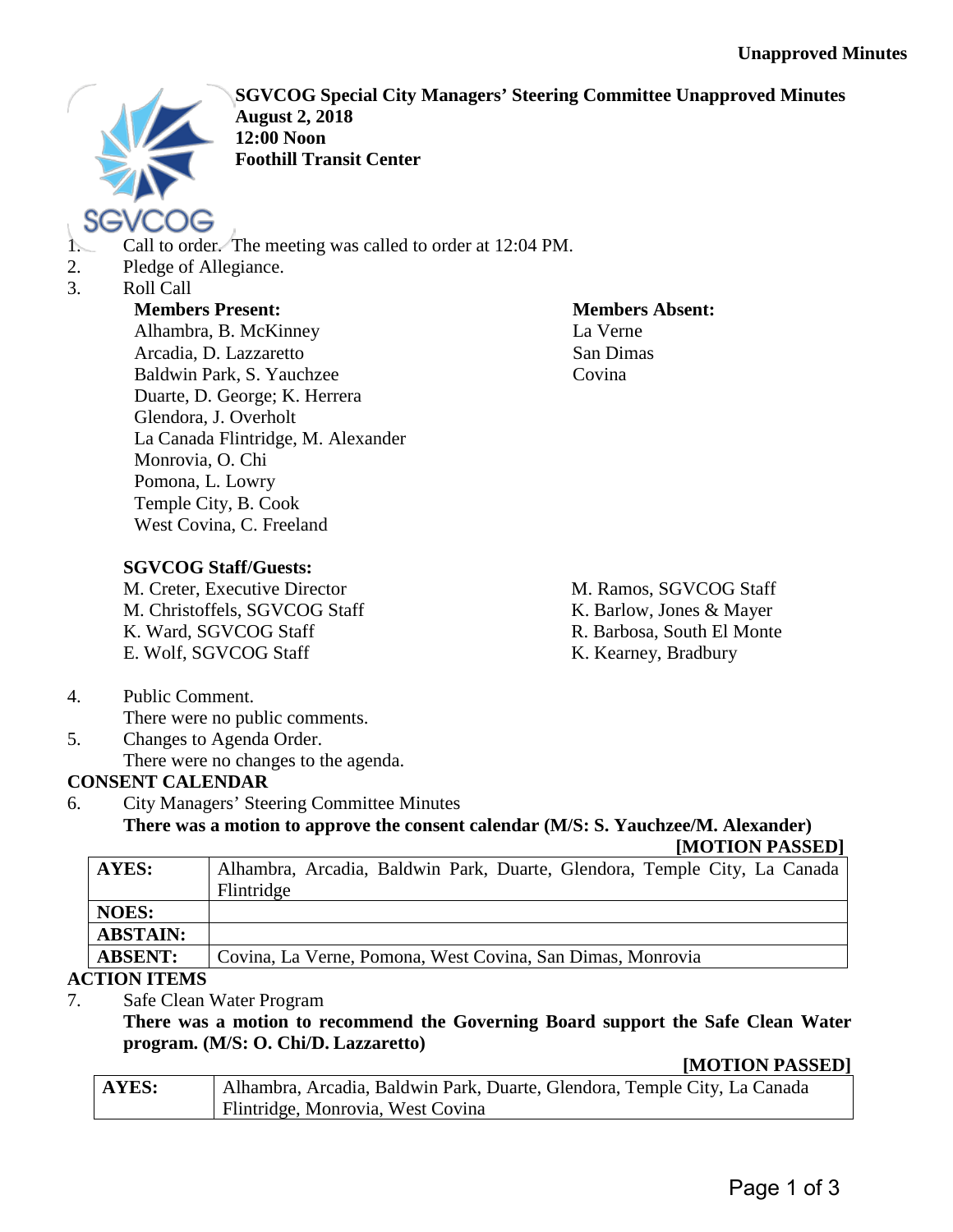| <b>NOES:</b>    |                                     |
|-----------------|-------------------------------------|
| <b>ABSTAIN:</b> |                                     |
| <b>ABSENT:</b>  | Covina, La Verne, Pomona, San Dimas |

# 8. 4th Quarter Financial Report **There was a motion to recommend the Governing Board receive and file the 4th Quarter Financial Report. (M/S: C. Freeland/ M. Alexander)**

### **[MOTION PASSED]**

| AYES:           | Alhambra, Arcadia, Baldwin Park, Duarte, Glendora, Temple City, La Canada |
|-----------------|---------------------------------------------------------------------------|
|                 | Flintridge, Monrovia, West Covina, Pomona                                 |
| NOES:           |                                                                           |
| <b>ABSTAIN:</b> |                                                                           |
| <b>ABSENT:</b>  | Covina, La Verne, San Dimas                                               |
|                 |                                                                           |

9. Draft Memorandums of Agreement (MOA) with SGV Cities for Service Delivery Study **There was a motion to recommend the Governing Board authorize the Executive Director to execute MOAs with participating cities related to the joint service delivery study. (M/S: C. Freeland / S. Yauchzee)** 

### **[MOTION PASSED]**

| <b>AYES:</b>    | Alhambra, Arcadia, Baldwin Park, Duarte, Glendora, Temple City, La Canada |
|-----------------|---------------------------------------------------------------------------|
|                 | Flintridge, Monrovia, West Covina, Pomona                                 |
| <b>NOES:</b>    |                                                                           |
| <b>ABSTAIN:</b> |                                                                           |
| <b>ABSENT:</b>  | Covina, La Verne, San Dimas                                               |

#### 10. Retirement Benefit Study Contract

**There was a motion to recommend the Governing Board approve a contract with Urban Futures, Inc for an amount not to exceed \$35,000 to conduct a review of retirement benefit options for the SGVCOG. (M/S: O. Chi/L. Lowry)** 

### **[MOTION PASSED]**

| AYES:           | Alhambra, Arcadia, Baldwin Park, Duarte, Glendora, Temple City, La Canada |
|-----------------|---------------------------------------------------------------------------|
|                 | Flintridge, Monrovia, West Covina, Pomona                                 |
| <b>NOES:</b>    |                                                                           |
| <b>ABSTAIN:</b> |                                                                           |
| <b>ABSENT:</b>  | Covina, La Verne, San Dimas                                               |

### **DISCUSSION ITEMS**

- 11. Measure H Funding
- M. Creter reported on this item.

# **UPDATE ITEMS**

- 12. Safe, Classification and Compensation Study Update M. Creter reported on this item.
- 13. Executive Director's Monthly Report

M. Creter reported on this item. Asked members to support HR 113 and to circulate back to the SGVCOG for distribution.

### **CLOSED SESSION**

14. CONFERENCE WITH LEGAL COUNSEL – ANTICIPATED LITIGATION – Significant exposure to litigation pursuant to paragraph (2) of subdivision (d) of Section 54956.9: (Two cases)

No action reported. **COMMITTEE MEMBER ITEMS** 

## There was an announcement that the meeting with LA County Fire will be moving forward.